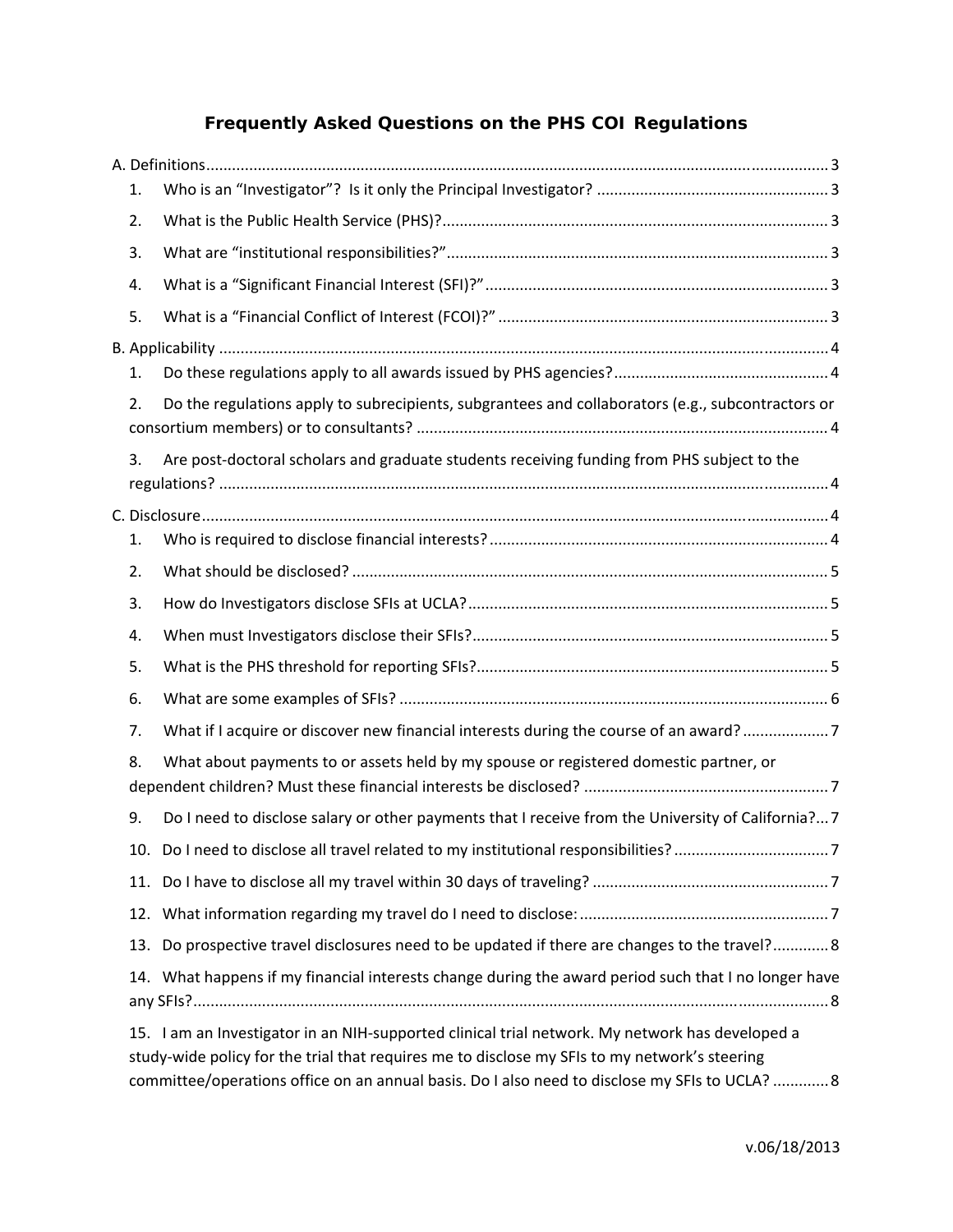| 16. | Is income from all non-profit institutions excluded from the definition of SFI?                                                                                                                    |  |
|-----|----------------------------------------------------------------------------------------------------------------------------------------------------------------------------------------------------|--|
| 17. | Do Investigators need to disclose SFIs received from foreign institutions? 8                                                                                                                       |  |
| 18. |                                                                                                                                                                                                    |  |
| 19. |                                                                                                                                                                                                    |  |
| 20. | Does the Investigator have to keep up with day-to-day changes in value of publicly traded                                                                                                          |  |
| 21. | Is an Investigator who is part of a health sciences compensation plan required to disclose<br>payment for consulting in excess of \$5,000 from an outside entity when the payment is made directly |  |
|     |                                                                                                                                                                                                    |  |
| 1.  |                                                                                                                                                                                                    |  |
| 2.  | Wouldn't it be much easier if the Investigator determined whether an SFI is related to the PHS-                                                                                                    |  |
| 3.  |                                                                                                                                                                                                    |  |
| 4.  | When does information about the FCOI management plan need to be sent to PHS? 10                                                                                                                    |  |
| 5.  | What happens if I forget to disclose a SFI in a timely manner? (Updated)  10                                                                                                                       |  |
| 1.  |                                                                                                                                                                                                    |  |
| 2.  | Should I submit my disclosure even if I don't have all my information collected?  11                                                                                                               |  |
| 3.  |                                                                                                                                                                                                    |  |
|     |                                                                                                                                                                                                    |  |
| 1.  |                                                                                                                                                                                                    |  |
| 2.  |                                                                                                                                                                                                    |  |
| 3.  | If collaborators (e.g., subawardees, subcontractors or consortium members) are participating on                                                                                                    |  |
| 4.  |                                                                                                                                                                                                    |  |
| 5.  |                                                                                                                                                                                                    |  |
| 6.  | It appears that disclosures I must complete under the State of California law are similar to those I<br>have to respond to for PHS. Can one disclosure satisfy both sets of requirements? 12       |  |
| 7.  |                                                                                                                                                                                                    |  |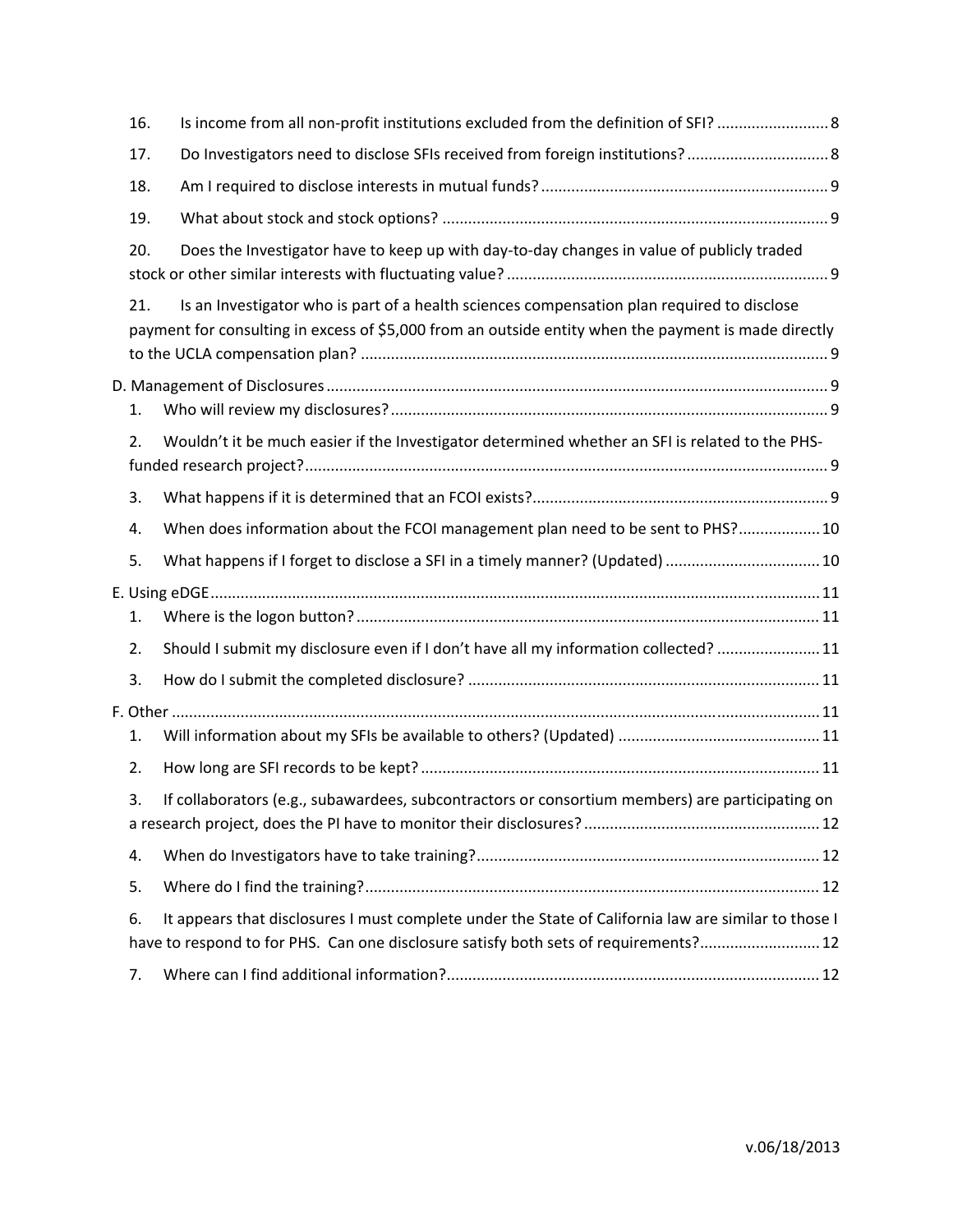# **A. Definitions**

#### **1. Who is an "Investigator"? Is it only the Principal Investigator?**

No. An Investigator is the principal investigator (PI) or project director (PD) *and* any other person, regardless of title or position, who is responsible for the design, conduct, or reporting of research funded by the PHS or proposed for such funding. The PI/PD, upon consideration of the individual's role and degree of independence in carrying out the work, will determine who is responsible for the design, conduct or reporting of the research.

All senior/key personnel, as identified in the proposal, progress report, or any other report submitted to PHS by UCLA, would be considered to be Investigators. In addition, other individuals who are not senior/key personnel but who the Principal Investigator determines have responsibility for the design, conduct or reporting of the research should be identified as Investigators.

Collaborators, consultants, and service providers (other than subrecipients or subgrantees) are not typically independently responsible for the design, conduct or reporting of the research, and as such do not meet the definition of "Investigator." However, if the PI determines that one of these contributors does meet the definition, that collaborator, consultant or service provider will be subject to the PHS regulations.

#### **2. What is the Public Health Service (PHS)?**

PHS is a subdivision of the U.S. Department of Health and Human Services. It includes the National Institutes of Health (NIH), the Food and Drug Administration (FDA), and a number of other agencies that make research awards.

See http://rpc.research.ucla.edu/RPC/Documents/PHS\_Agency\_List.pdf for a list of PHS units.

# **3. What are "institutional responsibilities?"**

For the purposes of this regulation, UC has defined "Institutional responsibilities" as teaching/education, research, outreach, clinical service, and University and public service on behalf of the University of California performed in the course and scope of the Investigator's UC appointment/employment.

## **4. What is a "Significant Financial Interest (SFI)?"**

An SFI is anything of monetary value, whether or not the value is readily ascertainable, that meets the PHS thresholds **and** that reasonably appears to be related to or is in the same field of expertise as the Investigator's Institutional Responsibilities.

## **5. What is a "Financial Conflict of Interest (FCOI)?"**

An FCOI is a Significant Financial Interest that could directly and significantly affect the design, conduct or reporting of the PHS research activity.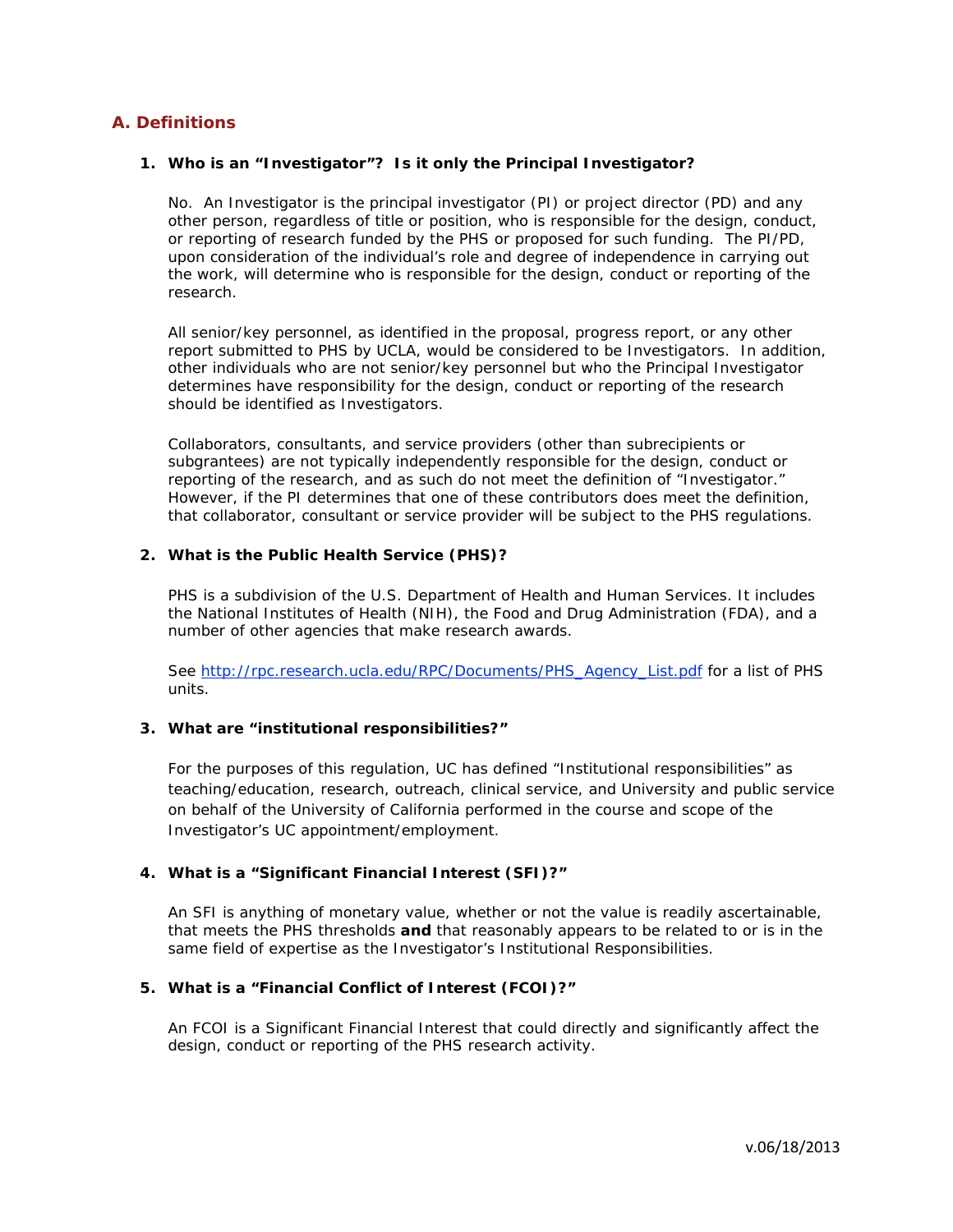# **B. Applicability**

#### **1. Do these regulations apply to all awards issued by PHS agencies?**

They apply to all PHS research grants, cooperative agreements, and contracts with the exception of Phase I Small Business Innovative Research (SBIR) and Small Business Technology Transfer (STTR) applications. The regulations explicitly apply to research grants, career development grants, center grants, individual fellowships, infrastructure awards, institutional training grants, program projects, research resources awards, conference grants and all NIH "S" awards, such as NIH S06 (Minority Biomedical Research Support) awards.

Awards from other federal agencies are not subject to these regulations. However, some non-governmental agencies such as the American Cancer Society and the American Heart Association require review under the PHS regulations. See http://rpc.research.ucla.edu/RPC/Documents/PHS\_Agency\_List.pdf for a list of other research sponsors that have adopted the PHS regulations.

#### **2. Do the regulations apply to subrecipients, subgrantees and collaborators (e.g., subcontractors or consortium members) or to consultants?**

Maybe. If the Principal Investigator determines the project participants meet the definition of an "Investigator" in A.1 above, the PHS regulations apply.

## **3. Are post-doctoral scholars and graduate students receiving funding from PHS subject to the regulations?**

Yes. If a postdoctoral scholar or a graduate student is supported by a an individual fellowship award, such as an NIH F31 or F32, or from an institutional training grant, such as an NIH T32, the regulations apply. If funding comes from another type of research award and the principal investigator of the project has determined that the postdoctoral scholar or graduate student is responsible for the design, conduct, or reporting of the research, then the definition of "Investigator" is met, so the regulations apply.

# **C. Disclosure**

#### **1. Who is required to disclose financial interests?**

All Investigators who are planning to participate in, or are participating in, PHS-funded research, are required to disclose their SFIs, and except for travel, must include the SFI of the Investigator's spouse or registered domestic partner and dependent children.

Collaborators from other institutions who are considered Investigators and who will be conducting research under a subaward issued by UCLA will be expected to comply with the policies and procedures of the institution at which they are employed.

Collaborators who will be conducting research under an Independent Consultant Agreement issued by UCLA and who the Principal Investigator identifies as Investigators must disclose their SFIs to UCLA using eDGE (see Item 3 below). Given the usual responsibilities of Independent Consultants, it is not anticipated such individuals typically will be considered Investigators.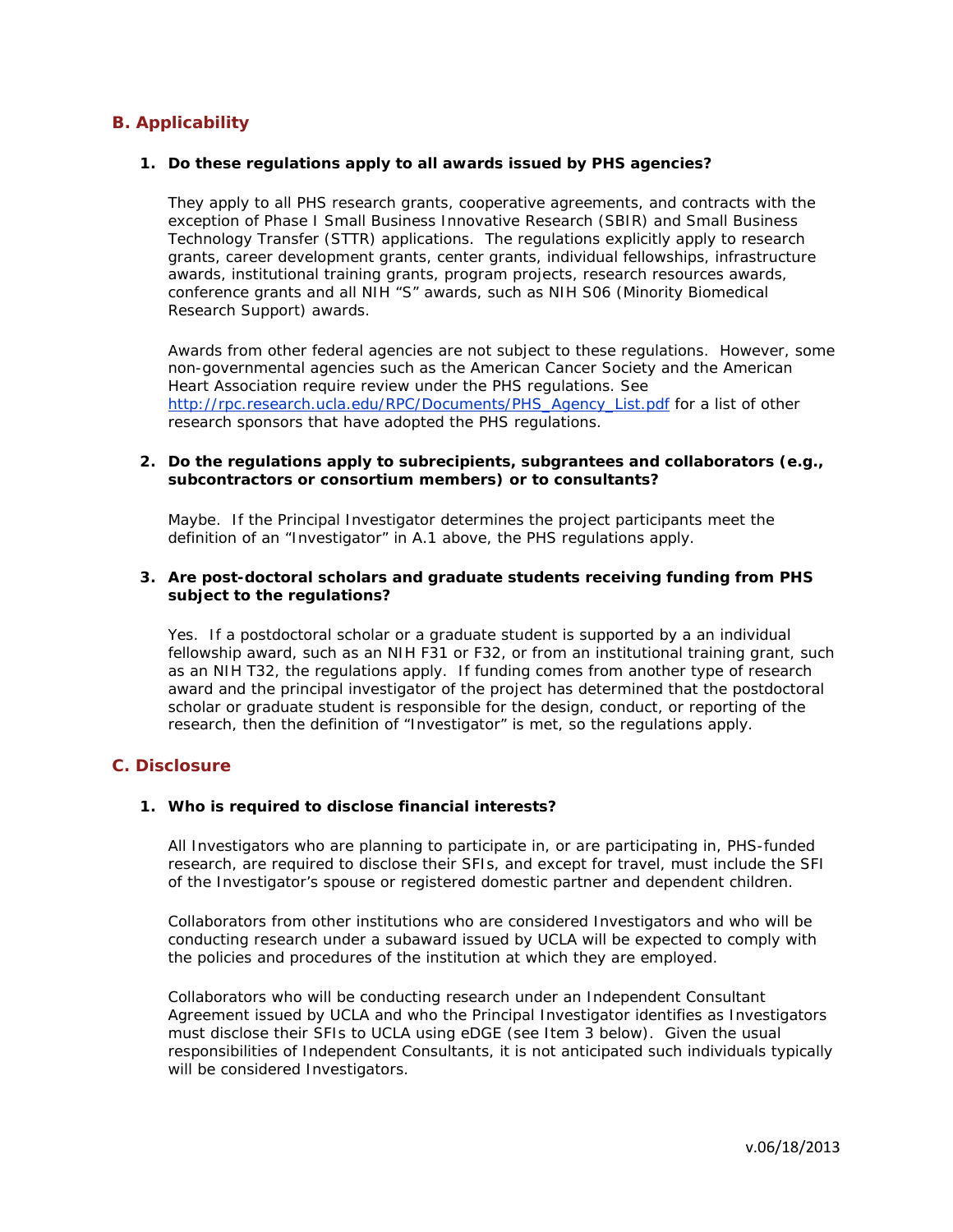## **2. What should be disclosed?**

Investigators are required to disclose all Significant Financial Interests (SFIs) – that is, anything of monetary value that:

- Meets the PHS thresholds (see C.5 below); **and**
- Reasonably appears to be related to or is in the same field of expertise as the Investigator's institutional responsibilities (defined in A.3 above).

# **3. How do Investigators disclose SFIs at UCLA?**

UCLA has developed an electronic system, the electronic Disclosure Gateway (eDGE) (see http://edge.research.ucla.edu/), to facilitate disclosure of all SFIs that meet the PHS definition and thresholds. This system is to be used for disclosing SFIs required under the PHS conflict of interest regulations as well as those non-governmental agencies who have adopted the PHS regulations (see http://rpc.research.ucla.edu/RPC/Documents/PHS\_Agency\_List.pdf).

## **4. When must Investigators disclose their SFIs?**

Investigators are to disclose SFIs at the following times:

- A. Initial disclosures must be made by all Investigators planning to participate in a proposed research project before the application for funding is submitted.
- B. UCLA Investigators (and collaborators who are Investigators under Independent Consultant Agreements) who are engaged in research supported by PHS or other sponsors that have adopted the PHS conflict of interest regulations have an ongoing responsibility to update their disclosures in eDGE throughout the period of research support:
	- Within 30 days of acquiring or discovering any new SFI; and
	- At least annually
- C. New Investigators must complete a disclosure of SFIs before joining an ongoing research project.

## **5. What is the PHS threshold for reporting SFIs?**

SFIs are defined as follows under the PHS regulations:

A. For a *publicly traded entity*: Income or other payment for services including salary, and any payment for services not otherwise identified as salary, including but not limited to, consulting payments, honoraria, paid authorship, or any other payments or consideration of value, including payments made to a health sciences compensation plan, received during the prior 12 months *and* the value of any equity interest (including stock, stock options or other ownership interests, as determined by public prices or other reasonable measure of fair market value) in the entity as of the date of disclosure, which when aggregated, exceeds \$5,000.

*[Investigators are not required to disclose SFIs in mutual funds or other investment vehicles such as retirement funds as long as the Investigator does*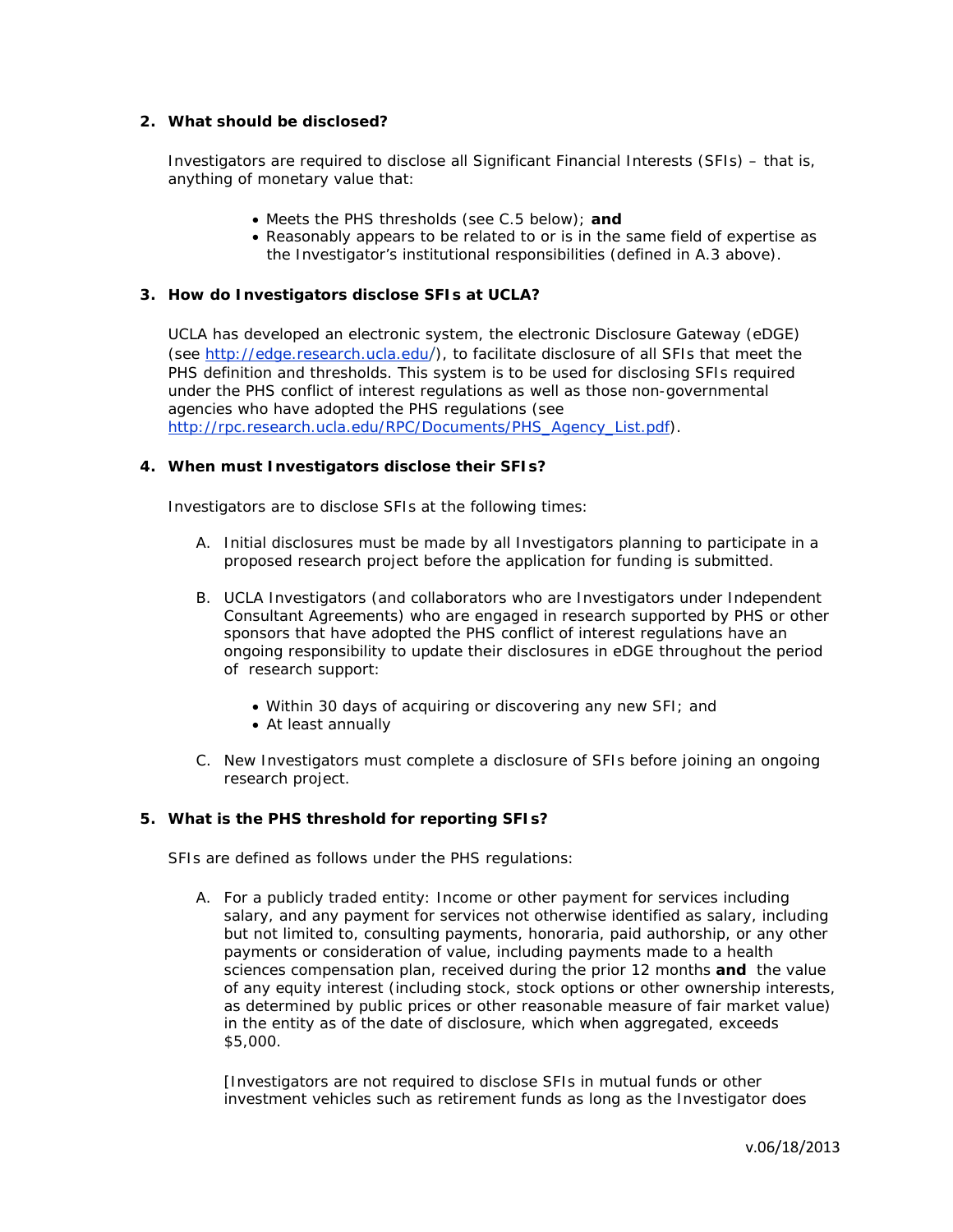*not directly control the investment decisions made for these investment vehicles.]* 

B. For a *non-publicly traded entity*: Income or other payment for services including salary, and any payment for services not otherwise identified as salary, including but not limited to, consulting payments, honoraria, paid authorship, any other payments or consideration of value, including payments made to a health sciences compensation plan, received during the prior 12 months that exceeds \$5,000, *or* any amount of equity interest, including, but not limited to stock, stock options, or ownership interest in the entity.

*[Investigators are not required to disclose (a) payments made by The UC Regents, including salary, stipends, royalty payments, honoraria, reimbursement of expenses, or any other remuneration from the University of California; or (b) income for seminars, lectures, teaching engagements, or service on advisory committees or review panels sponsored by federal, state or local governments, a US institution of higher education, or a research institute, academic medical center or hospital that is affiliated with a US institution of higher education.]* 

C. *Intellectual property rights and interests:* Income from each organization that exceeds \$5,000 during the 12 months preceding disclosure.

*[Investigators are not required to disclose royalties received from The UC Regents related to patents or copyrights.]* 

D. *Travel:* The occurrence of any sponsored or reimbursed travel, whether payment is made to the Investigator directly, or expenses paid for on behalf of the Investigator by a for-profit or non-profit organization.

*[Investigators are not required to disclose travel that is reimbursed or sponsored by federal, state or local governments, a US institution of higher education, or a research institute, academic medical center or hospital that is affiliated with a US institution of higher education.]* 

## **6. What are some examples of SFIs?**

Examples of SFI include:

- A. Income or honoraria received for activities such as providing expert testimony or consulting services; serving on a board of directors, scientific advisory board, committee, panel or commission sponsored by a for-profit or non-profit organization, including professional or scholarly societies; acting in an editorial capacity for a professional journal, reviewing journal manuscripts, book manuscripts, or grant or contract proposals for a non-profit or for-profit organization; or salary received outside of the University of California.
- B. Stock or stock options in a company that is developing, manufacturing or selling products or providing services used in an Investigator's clinical practice, teaching, research, administrative or committee responsibilities.
- C. Receipt of income from any organization other than the UC Regents for use or sale of patented or copyrighted intellectual property, such as software, textbooks, or other scholarly works for which royalties or licensing fees are received, including income from prior employers and other universities.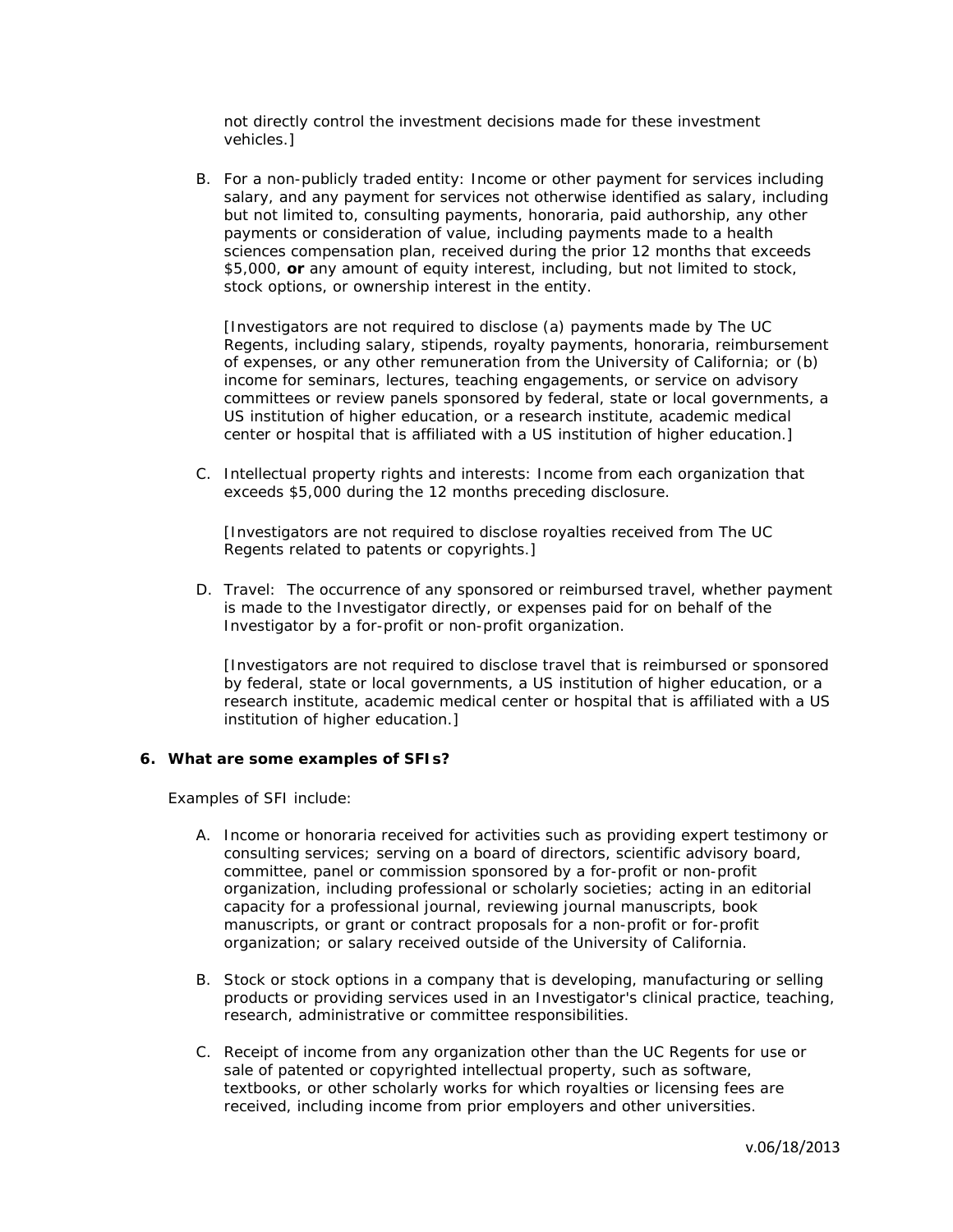D. Travel reimbursements made to, or on behalf of, the Investigator, regardless of the amount, by a for-profit or nonprofit entity, *excluding* a federal, state, or local government, a U.S. institution of higher education or an affiliated medical center, hospital or research institute.

## **7. What if I acquire or discover new financial interests during the course of an award?**

Funded Investigators have an ongoing obligation to disclose SFIs throughout the period of the award and must update disclosures within 30 days of acquiring or discovering (e.g., through purchase, marriage, or inheritance) a new SFI.

## **8. What about payments to or assets held by my spouse or registered domestic partner, or dependent children? Must these financial interests be disclosed?**

Yes. All aggregated income received for services, equity holdings, and income received from intellectual property rights by the Investigator, his/her spouse or registered domestic partner and dependent children must be disclosed if they are related to the Investigator's institutional responsibilities and meet the PHS thresholds.

Travel payments reimbursed by or directly paid by outside entities need be made only for the Investigator.

## **9. Do I need to disclose salary or other payments that I receive from the University of California?**

No. Salary, royalties, or other remuneration from The UC Regents does not need to be disclosed.

## **10.Do I need to disclose all travel related to my institutional responsibilities?**

Under the PHS regulations, all travel related to the Investigator's institutional responsibilities must be disclosed if it is reimbursed by, or paid directly by a for-profit or nonprofit entity, except for a Federal, state, or local government agency, a US institution of higher education, an academic teaching hospital, a medical center, or a research institute that is affiliated with a US Institution of higher education. Included within this exemption from reporting is travel paid for by the US Department of Energy National Laboratories, such as Sandia Labs, Los Alamos, or Lawrence Livermore.

## **11.Do I have to disclose all my travel within 30 days of traveling?**

There are two options for disclosing travel:

- You may disclose travel that you anticipate taking in the next 12 months, prospectively in eDGE; or,
- If a trip was not prospectively disclosed, you must disclose it in eDGE within 30 days of the occurrence of the travel.

## **12.What information regarding my travel do I need to disclose:**

- A. You will be asked to identify:
	- The identity of the sponsor/organizer;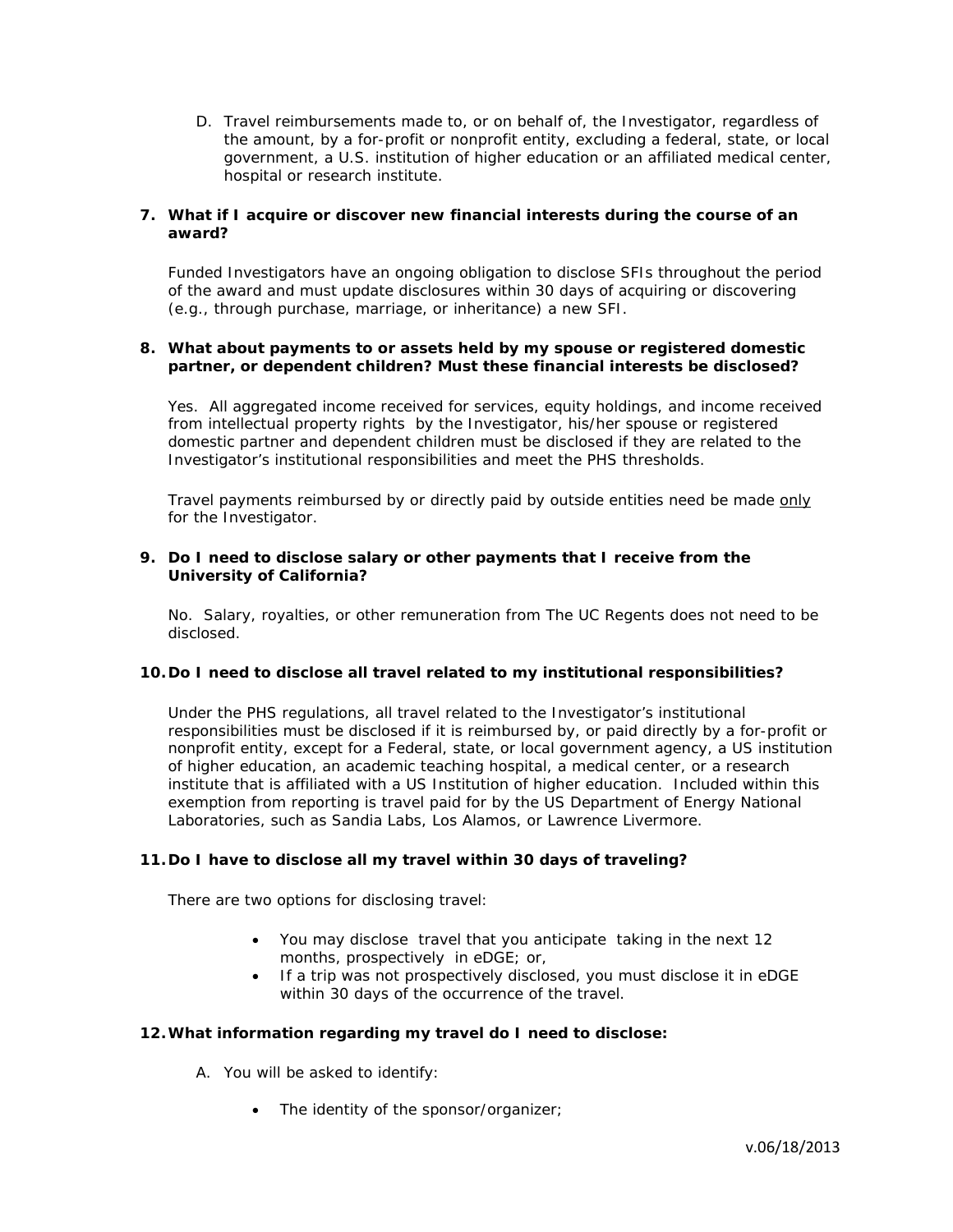- $\bullet$  The destination the city/state;
- The duration can be a range such as  $*1$  4 days" or  $*$ approximately 3 days" or "up to 5 days"; and
- The purpose of the trip a short description of the reason for the travel.
- B. If you anticipate that within the next 12 month period you will take multiple trips for the same purpose and the travel expenses will be paid for by the same sponsor/organizer, you can make a single entry. For example, if you expect to travel to quarterly board meetings of the American Hantavirus Society, held in Flagstaff in February, May, August, and November, you can complete a single entry in eDGE that encompasses all four trips. Use the Purpose field to clarify that you are disclosing multiple trips for the same purpose.
- C. If you are unsure of the exact location, but know it is likely to be one of a few places, you can indicate more than one anticipated location on your prospective disclosure.

## **13.Do prospective travel disclosures need to be updated if there are changes to the travel?**

If the purpose of the travel or the sponsor/organizer of the travel changes, or if there are *substantive* changes to the destination or the duration, you will need to go into eDGE and create a new entry with updated information. In the Purpose section, you should indicate that this new entry supersedes the earlier prospective entry.

#### **14.What happens if my financial interests change during the award period such that I no longer have any SFIs?**

You can update your information in eDGE when the change occurs, or you can wait to update it at the time of your next annual disclosure.

## **15.I am an Investigator in an NIH-supported clinical trial network. My network has developed a study-wide policy for the trial that requires me to disclose my SFIs to my network's steering committee/operations office on an annual basis. Do I also need to disclose my SFIs to UCLA?**

Yes. You need to disclose your SFIs in eDGE, since reporting your SFIs to a steering committee or other entity overseeing an NIH-supported clinical trial network will not fulfill your responsibilities to UCLA.

## **16.Is income from all non-profit institutions excluded from the definition of SFI?**

No, the only exclusions are income from seminars, lectures, or teaching engagements sponsored by a federal, state, or local government agency, a US institution of higher education, or an academic teaching hospital, medical center, or research institute that is affiliated with a US institution of higher education. Income from all other sources is included in the definition of Significant Financial Interest and must be disclosed in eDGE.

## **17.Do Investigators need to disclose SFIs received from foreign institutions?**

Yes. Exclusions for higher education or governmental agencies apply only to U.S. institutions.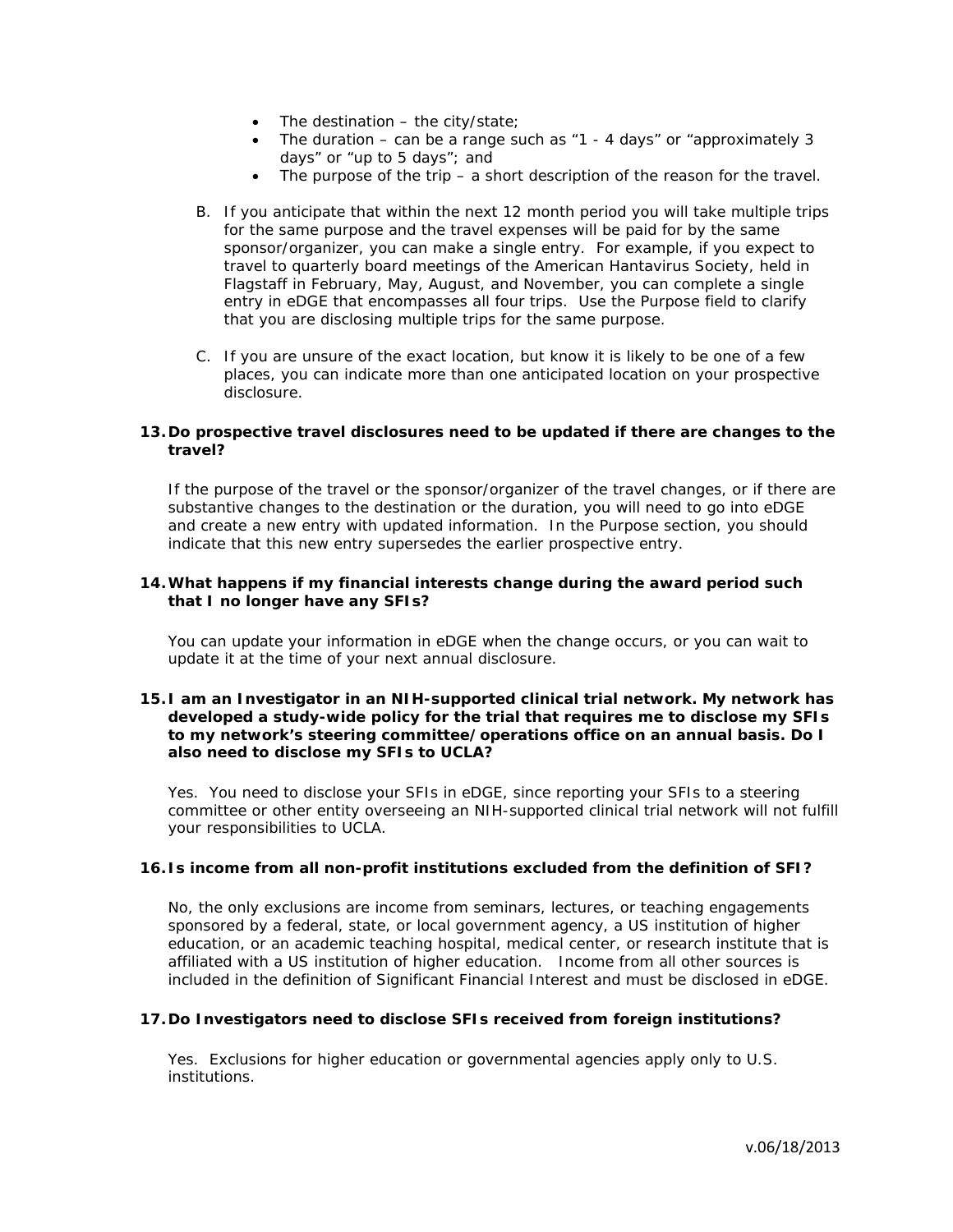Foreign investments are covered financial interests under the regulation, if the investments satisfy the SFI definition and threshold. The Investigator must disclose SFIs (and those of the Investigator's spouse or registered domestic partner, and dependent children) in eDGE.

#### **18.Am I required to disclose interests in mutual funds?**

No. Mutual funds and other investment vehicles such as retirement funds do not need to be disclosed as long as the Investigator does not directly control the investment decisions.

#### **19.What about stock and stock options?**

Stock option assets are to be reported in eDGE by the time an application for funding is submitted, and then reported annually or as new stocks are obtained, in the same manner as all other assets.

#### **20.Does the Investigator have to keep up with day-to-day changes in value of publicly traded stock or other similar interests with fluctuating value?**

No. Generally, the annual disclosure requirement will be sufficient to allow the Investigator to disclose updated information regarding any previously disclosed SFI (e.g., the updated value of a previously disclosed equity interest).

## **21.Is an Investigator who is part of a health sciences compensation plan required to disclose payment for consulting in excess of \$5,000 from an outside entity when the payment is made directly to the UCLA compensation plan?**

Yes. The remuneration must be disclosed regardless of whether it was received by the Investigator and then turned over to a UCLA compensation plan or paid directly to the plan by the outside entity.

# **D. Management of Disclosures**

#### **1. Who will review my disclosures?**

An initial review of all disclosures will be made by the staff of the UCLA Research Policy & Compliance office (RPC) to determine if any SFI is related to the PHS research project. If it is determined that an SFI is related, a second review will be conducted by the UCLA Conflict of Interest Review Committee (CIRC) or the RPC to determine whether the SFI reasonably appears to directly and significantly affect the design, conduct or reporting of the PHS project and would then constitute a Financial Conflict of Interest (FCOI) that needs to be eliminated, reduced or managed.

#### **2. Wouldn't it be much easier if the Investigator determined whether an SFI is related to the PHS-funded research project?**

It would be easier, but the PHS regulations require UCLA to make that determination.

## **3. What happens if it is determined that an FCOI exists?**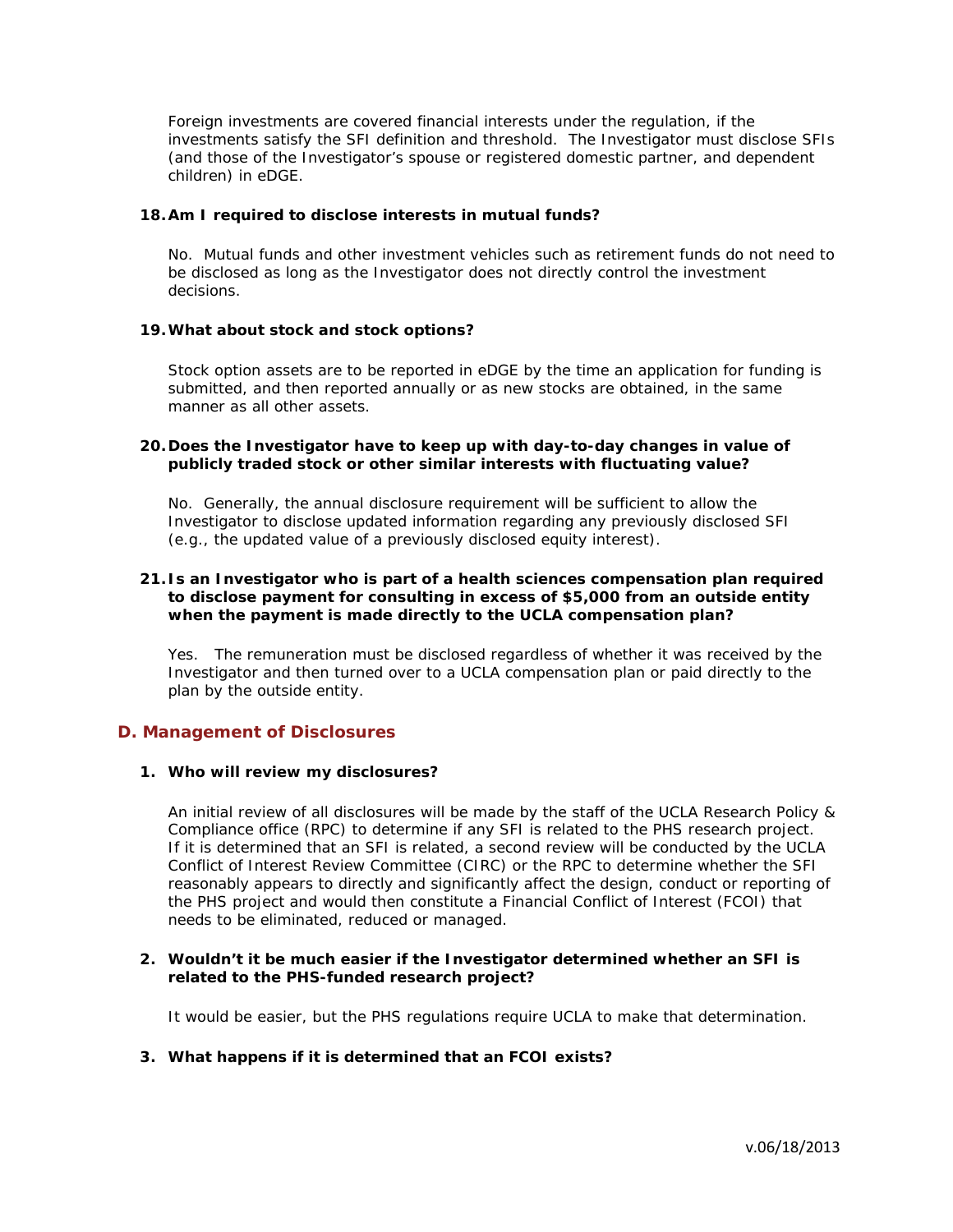When UCLA has determined that an FCOI exists, a management plan will be developed to specify the way in which the FCOI will be monitored until completion of the project. The management plan must be agreed to by the Investigator and information about the plan will be sent to PHS by RPC.

## **4. When does information about the FCOI management plan need to be sent to PHS?**

The UCLA RPC must send initial reports of FCOI to PHS prior to UCLA's expenditure of any funds provided under a PHS project. When identified conflicts of interest are eliminated before research funds are expended, UCLA is not required to submit a report to PHS.

Additional FCOI reports must be submitted to PHS by RPC:

- A. Throughout the lifetime of an award when progress reports are submitted, or at the time that an award is extended (either through extension notification or a PHS prior approval request). When during the course of an ongoing PHS project an FCOI ceases to exist, updated information about the status of that FCOI should be provided with the subsequent progress report.
- B. Within 60 days of determining that an FCOI exists based on disclosure of a newly acquired SFI by an Investigator during the course of an ongoing PHS project.
- C. Within 60 days of determining that an FCOI exists for an Investigator who joins an ongoing PHS project.

#### **5. What happens if I forget to disclose a SFI in a timely manner? (Updated)**

If during the course of an ongoing PHS project, the Investigator discovers an SFI that was not disclosed in a timely manner or previously reviewed, UCLA will review the SFI within 60 days to determine whether it is related to a PHS project and whether an FCOI exists. If an FCOI is identified after such a review, a management plan must be implemented, at least on an interim basis.

Whenever an FCOI is not identified or managed in a timely manner UCLA must, within 120 days of the determination of non-compliance, complete a retrospective review of the Investigator's activities and the PHS project. The purpose of this retrospective review is to determine if the ongoing PHS project was biased in its design, conduct or reporting.

Based on the results of the retrospective review, the previously submitted FCOI report must be updated to specify the actions that UCLA will take to manage the identified FCOI.

If bias was found during the retrospective review, UCLA will promptly notify PHS and will draft a mitigation report that at a minimum documents the key elements of the retrospective review, describes the impact of the bias on the research, and outlines UCLA's plans to eliminate or mitigate the effect of the bias.

Additionally, if PHS determines that a project designed to evaluate the safety or effectiveness of a drug, medical device or treatment was not managed or reported by UCLA, then UCLA must include in the management plan the requirement that the Investigator shall disclose the financial conflict of interest in each public presentation or in the results of the research and to request an addendum to previously published presentations.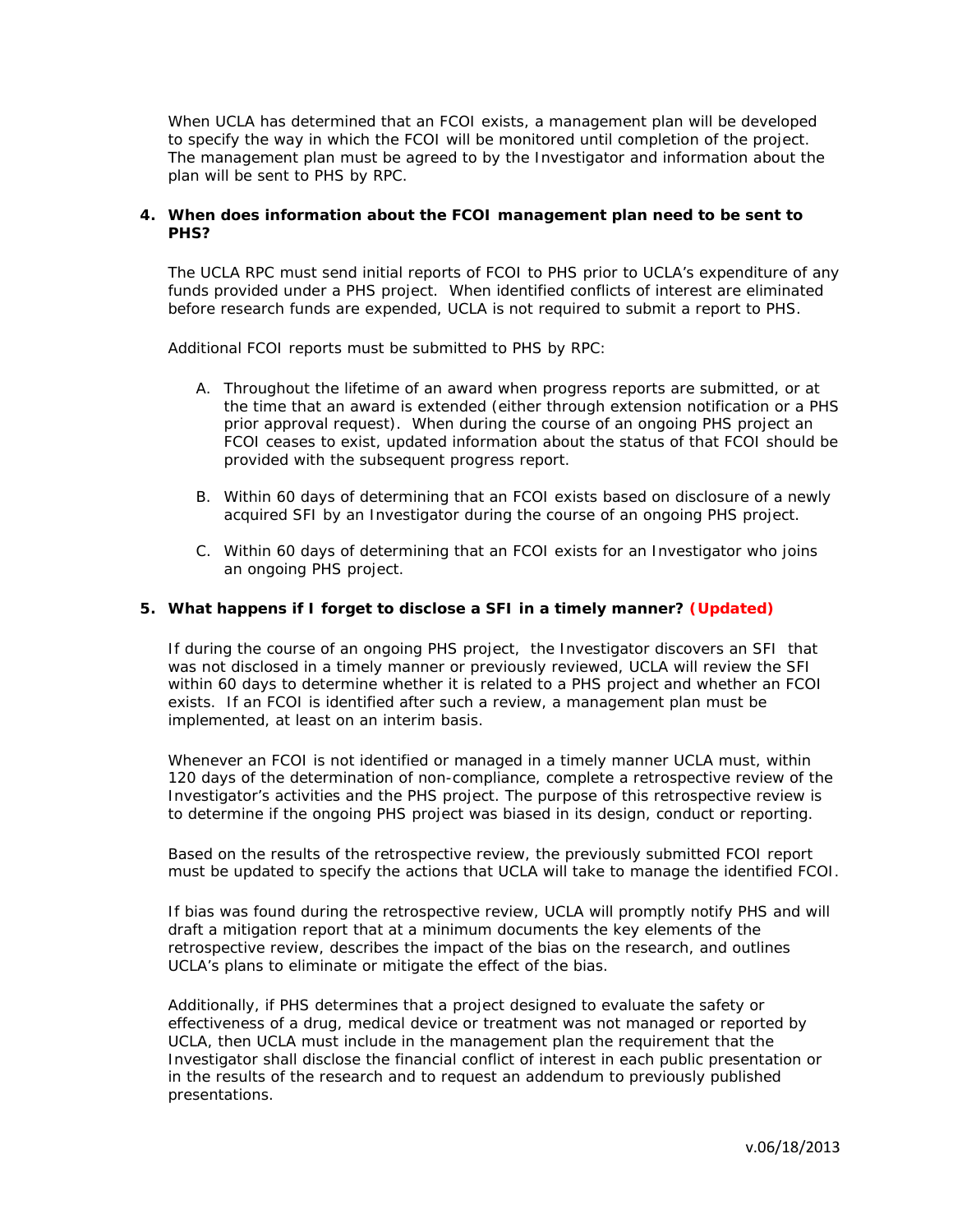# **E. Using eDGE**

#### **1. Where is the logon button?**

The Logon button is located at the upper right side of the initial screen, in small typeface.

#### **2. Should I submit my disclosure even if I don't have all my information collected?**

The disclosure should be submitted only when all information is included. If, after entering into eDGE, you realize you cannot complete the disclosure at that sitting, you can exit (without clicking the Finish buttons) and the information will be saved for completion at a later date. If after submittal you realize changes are needed, contact the RPC Help Desk at rpchelp@research.ucla.edu or x68546 so the submittal can be returned to you for editing rather than submitting additional disclosures.

#### **3. How do I submit the completed disclosure?**

Submittal of the disclosure requires clicking TWO Finish buttons – a check box after the final sentence on the last screen AND the button at the lower right side of that same screen. Clicking just one button will not submit the disclosure.

## **F. Other**

#### **1. Will information about my SFIs be available to others? (Updated)**

Information provided in your disclosure may be released or transmitted to other appropriate UC or UCLA units.

Additionally, the information may be released or transmitted to PHS or other research sponsors that have adopted the PHS conflict of interest regulations, upon request.

PHS regulations require that UCLA respond within 5 business days to any public request for information about those SFIs held by key personnel which UCLA has determined constitute an FCOI. These requests will be handled by RPC. The information released will include, at a minimum, the Investigator's name, title and role within the project, the name of the entity in which the SFI is held, the nature of the SFI, and the approximate value of the SFI.

Under the California Public Records Act, other information may be made available to the public upon request. These requests are handled routinely by the UCLA Office of Records Management and Information Practices.

#### **2. How long are SFI records to be kept?**

Records of financial disclosures, RPC /CIRC determinations and recommendations, and University actions regarding management of an FCOI will be retained for at least 3 years beyond the date of submission of the award's final expenditure report, or until the resolution of any actions by PHS involving the records, whichever is longer. Records relating to unfunded projects do not need to be retained.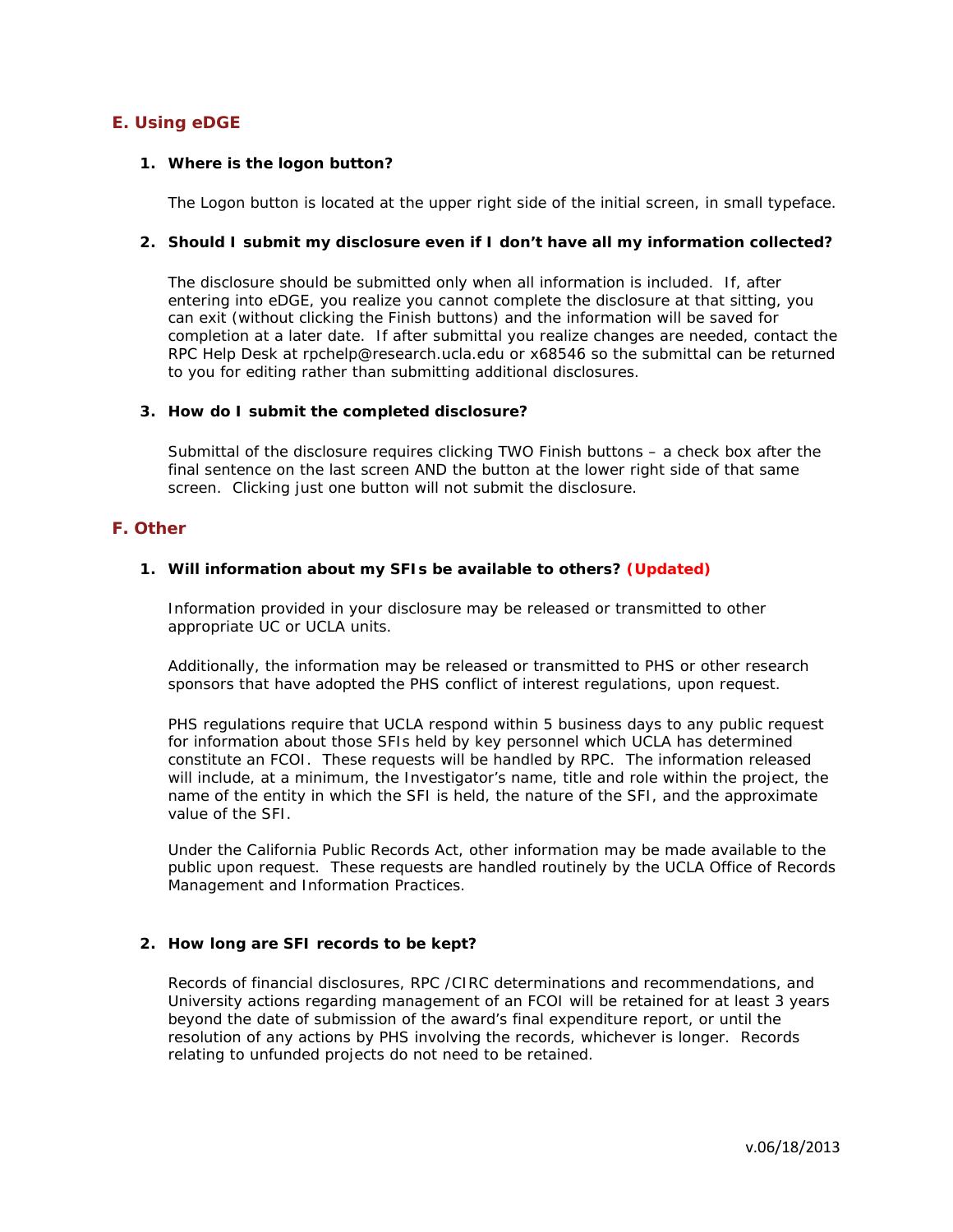## **3. If collaborators (e.g., subawardees, subcontractors or consortium members) are participating on a research project, does the PI have to monitor their disclosures?**

Collaborators from other institutions who meet the definition of Investigator (see definition in Section 1.A.) and who will be conducting research under a subaward from UCLA, are expected to comply with the policies and procedures of the institution at which they are employed. The subaward document that UCLA issues to the other institution will include language requiring the institution to have established a system compliant with the PHS regulations. If the institution fails to comply, UCLA has the option of terminating the subaward.

Although not likely to occur frequently, if the collaborator will be conducting research under an Independent Consultant Agreement issued by UCLA and the PI has determined that individual is an Investigator, he/she must disclose in eDGE. Instructions for eDGE access by non-UCLA employees/appointees can be found at: http://edge.research.ucla.edu/ under How to Access the System.

## **4. When do Investigators have to take training?**

Every Investigator must complete training prior to engaging in PHS-funded research, and at least every four years. Additionally if an Investigator does not comply with UCLA's Policy 926 "Public Health Service Regulations on Objectivity in Research" or with a management plan, he/she may be asked to repeat the training.

For Investigators who are already conducting PHS research, training must be completed by the time additional funds are requested through submission of a progress report, competing renewal application, proposal for supplemental funding, through approval of a no-cost time extension, or prior to acceptance of a PHS Notice of Award issued subsequent to August 24, 2012, whichever comes first.

# **5. Where do I find the training?**

The UCLA Briefing Module has been embedded into the disclosure process. It will appear the first time you log into eDGE. Once you have read through the Briefing Module and acknowledged your completion you will be able to begin entering your first annual disclosure. During subsequent logons you will not see the briefing module until you are required to retake it.

For reference purposes, however, the same Briefing Module is posted to the eDGE website under Quick Reference Guides & Training Materials [http://edge.research.ucla.edu/].

## **6. It appears that disclosures I must complete under the State of California law are similar to those I have to respond to for PHS. Can one disclosure satisfy both sets of requirements?**

Unfortunately, no. The State of California requirements ask different questions and define disclosure categories differently.

# **7. Where can I find additional information?**